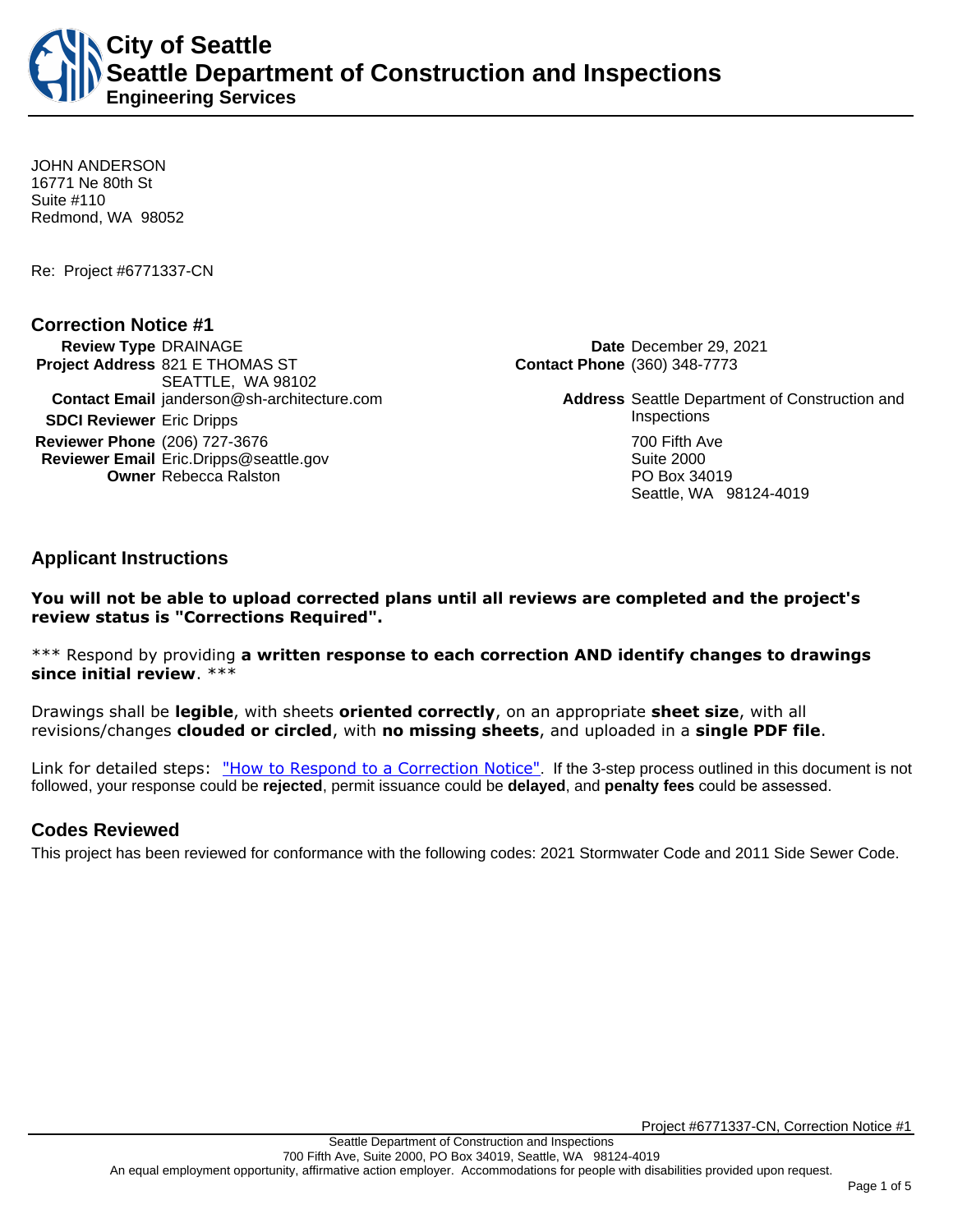# **Corrections**

# **1. Drainage Review ("Plan Set.pdf")**

### **Site Contamination**

The Geotechncial Report indicates signs of contamination on the site and recommends further investigation. As there is known contamination onsite, the project requires a permit from the Department of Ecology to discharge treated discharge to waters of the State. Approval from Ecology will be through the National Pollution Discharge Elimination System (NPDES) Construction Stormwater General Permit process or through an Ecology Individual Permit. See the following link for more information. (http://www.ecy.wa.gov/programs/wq/stormwater/construction/ )

Please submit the DOE Administrative Order and/or approval letter, along with the supporting documents that were reviewed by DOE. Also, please show and call out the construction stormwater/groundwater treatment system on the Drainage Plans.

If there is a determination that a permit from DOE is not required and cleanup of the site is adequate and/or discharge of contaminates is not anticipated, provide documentation of this decision from DOE through the project portal.

#### **2. Onsite Stormwater Management**

Update the Onsite Stormwater Management Summary Sheet on the plans and workbook in the Drainage Report with the most up-to-date version from the Stormwater Code Website:

#### [http://www.seattle.gov/sdci/codes/codes-we-enforce-\(a-z\)/stormwater-code](http://www.seattle.gov/sdci/codes/codes-we-enforce-(a-z)/stormwater-code)

The pavement abutting the alley and sidewalk does not appear to have more than 10% runon from adjacent impervious surfaces confirmed by the Grading Plan. This only appears to apply for the courtyard paving area. Provide alternate justification for permeable pavement surface for this area or show permeable pavement surface for the surface.

Provide some additional justification for why the portion of the courtyard that is above the basement must runoff onto the portion not above the basement. This is the basis for not showing permeable pavement surface so provide additional information why surface collection is shown as shown.

The OSM Summary Sheet shows a ponding depth of 12-inches where the plans show 6-inches. Please resolve the discrepancy.

#### **3. Source Control**

A maximum of 200 SF of uncovered Dog Run area is permitted to discharge to the sanitary system. The Drainage Report indicates that this is the case, however the plans so that this area is approximately 460 SF and there is no indication that any covering is proposed for any portion of the dog run on the Civil, Landscape or Arch plans.

Clearly show the covered and uncovered portions of the dog run on the Drainage Plan. Confirm that all details on the Architectural and Landscape clearly show the covered area and how the cover will drain away from the dog run and collected elsewhere to the drainage system.

#### **4. Storm Mainline Extension**

Provide a copy of the 60% or later approved Street Improvement Permit Plans for the proposed Mainline Extension with the compiled plan set. Stamp these plans for reference only. Ensure that the storm connection shown on the Drainage Plan is consistent with the SIP drawings.

Provide additional information, such as elevation information, on the Drainage and CSC Plans to confirm that a standard core tap will be made for the new storm connection.

## **5. Memorandum of Drainage Control (MDC)**

Update exhibit A as required per corrections above.

Include a completed Exhibit D with the document for the dog run cover if proposed. Check the box for Exhibit D on Page 2.

Project #6771337-CN, Correction Notice #1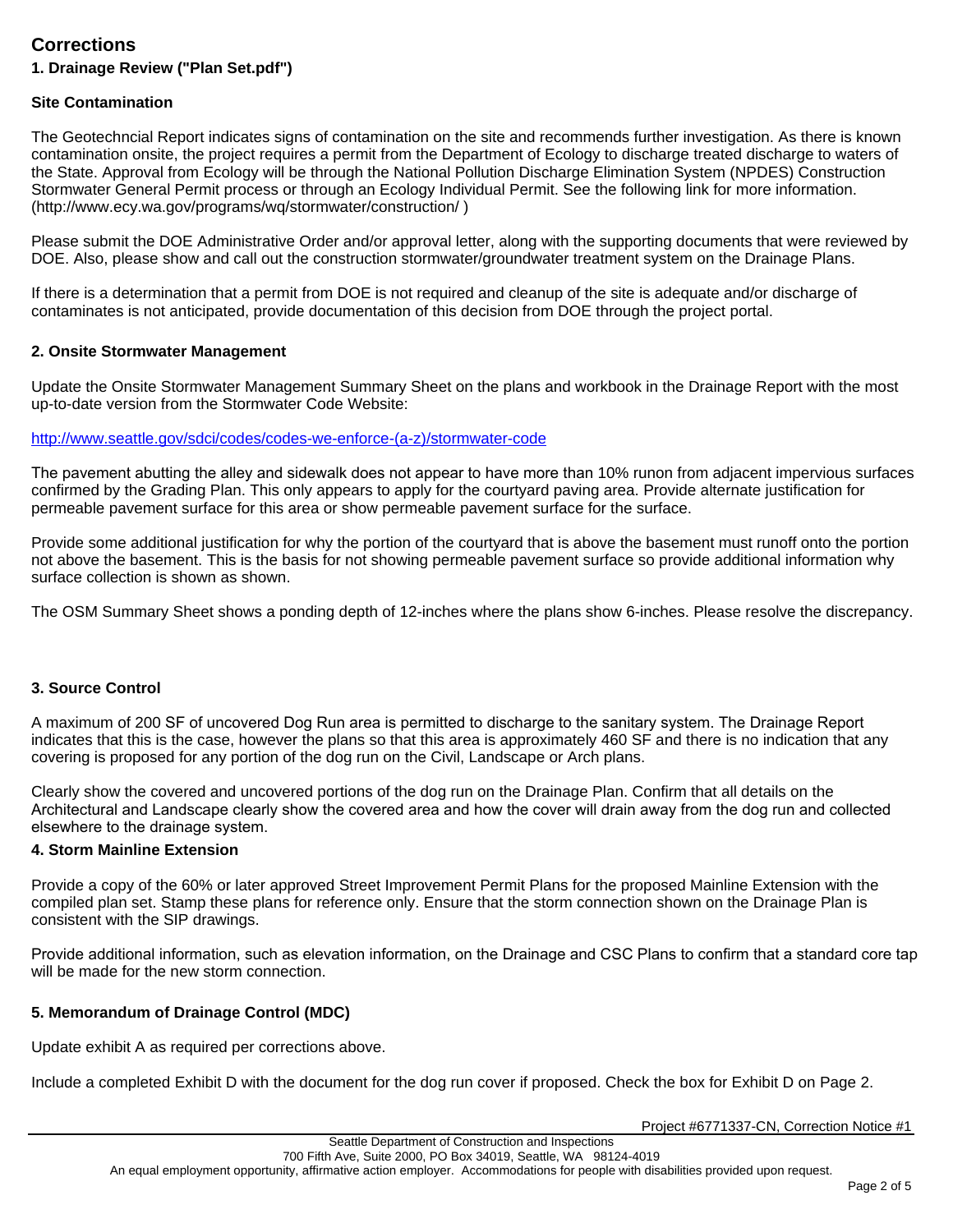After the revisions have resubmit the Draft document. After the MDC has been approved, have the document notarized and recorded with King County. You will then load a copy of the recorded MDC to the portal titled "Recorded MDC."

## **6. King County Sewer Use Capacity Form**

Have the non-residential form signed and resubmitted.

Only use the non-residential form for the live-work units. Provide a separate Residential Form for the apartments in the building. Ensure the form is completed and signed.

http://www.seattle.gov/Documents/Departments/SDCI/Permits/KingCountyCapacityChargeResidentialSewerUse.pdf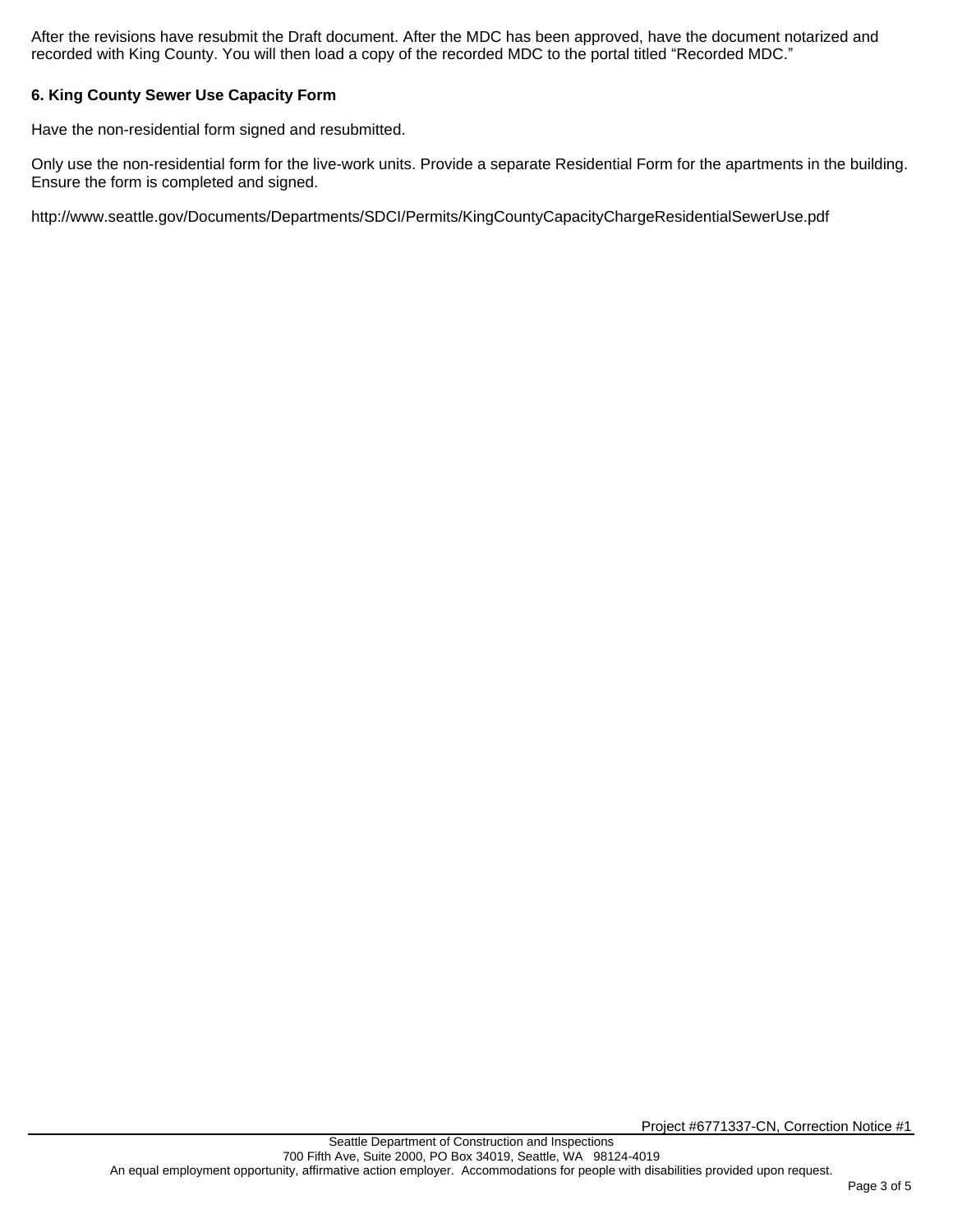

# **SDCI Statement of Structural Special Inspection**

**Project Number** 6771337-CN **Date** 12/29/2021 8:41 AM **Project Address** 821 E THOMAS ST SEATTLE, WA 98102

**SDCI Plan**  Nouri Samiee **Examiner Architect Architect Phone Engineer Engineer Phone**

Prior to issuance of a building permit, the owner, architect, or engineer acting on behalf of the owner shall appoint an inspection agency and shall sign and submit this form to the building official.

#### **Property Owner, Architect, or Engineer Signature**

I hereby certify that the engineering firm and inspection agency named below has been engaged to perform the special inspections outlined below as required by the Seattle Building Code. It is the responsibility of the owner or the owner's designee to notify the inspection agency in a timely manner when the inspections listed below are required.

| Signature                           | Title |                    | Date | Phone                          |
|-------------------------------------|-------|--------------------|------|--------------------------------|
| <b>Inspection Agency Name</b>       |       |                    |      | <b>Inspection Agency Phone</b> |
| <b>Required Special Inspections</b> |       |                    |      |                                |
| <b>Inspection Type</b>              |       | <b>Description</b> |      |                                |
| 1. Wood Seismic                     |       |                    |      |                                |
| 2. High Strength Hold Down System   |       |                    |      |                                |
| 3. Reinforced Concrete - Cip        |       |                    |      |                                |
| 4. Pt Prestressed Concrete          |       |                    |      |                                |

**Call (206) 684-8860 to schedule a pre-construction conference before the start of construction**

Project #6771337-CN, Correction Notice #1